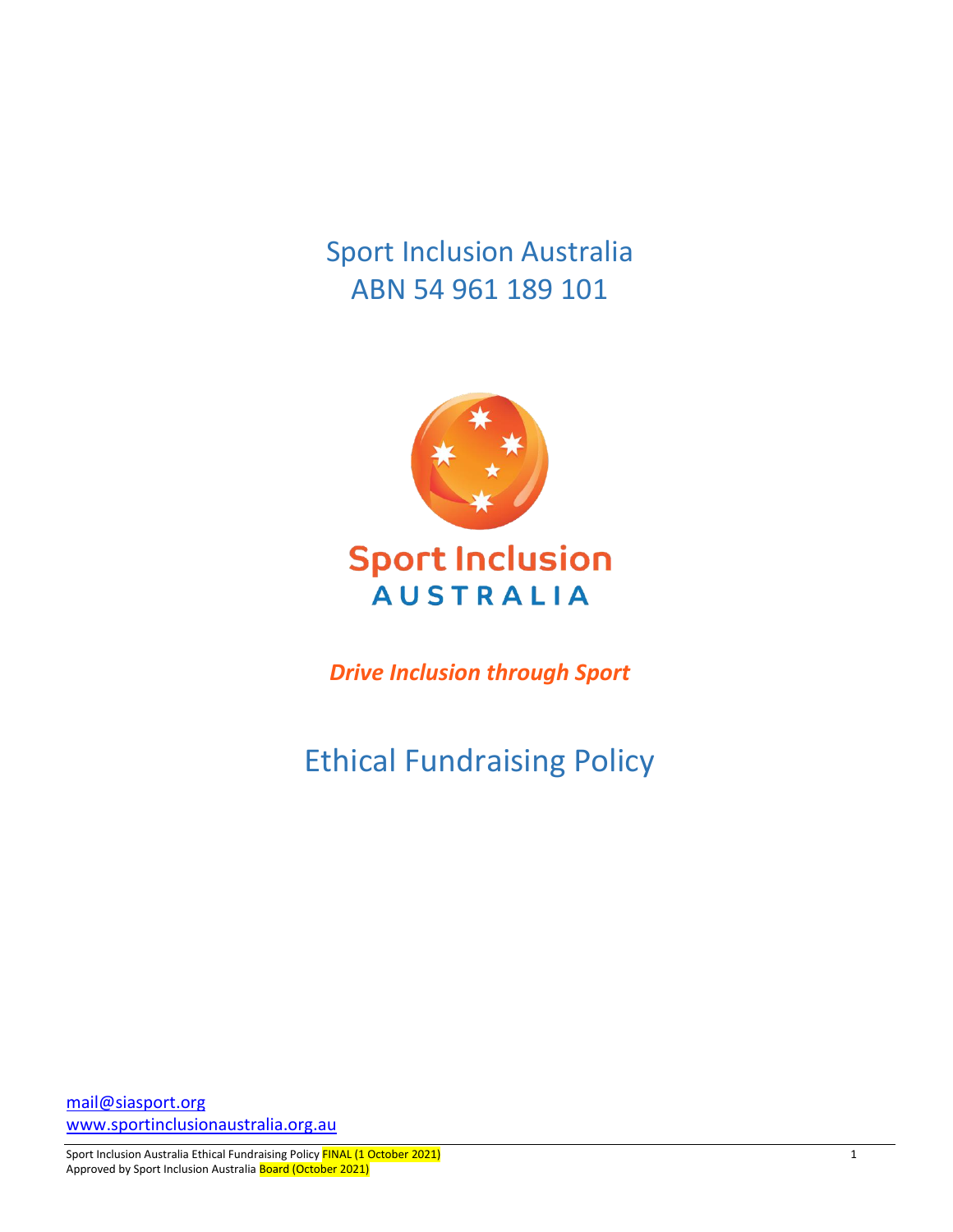### **Policy** Introduction

Sport Inclusion Australia, SIA is a National Sporting Organisation established in 1986 to assist the inclusion of people with an impairment, primarily an intellectual impairment into the mainstream community using sport as the medium. Sport Inclusion Australia is the Australian member of Virtus, World Intellectual Impairment Sport.

Our **Purpose** is to build a more inclusive community.

SIA facilitates, educates, and supports sporting organisations and the wider community about the power of sport to deliver social inclusion, while advocating for the rights of all Australians to be treated with dignity.

Our Mission is to drive inclusion through sport.

The philosophy has never wavered 'Promote sporting opportunities for people with an impairment in mainstream settings with sport owning and delivering sport for all Australians at the appropriate ability level with a 'person first 'approach'.

We want to make sure no one is left behind.

#### Purpose

The purpose of this document is to identify Sport Inclusion Australia's position on fundraising practice and to document the standards expected in raising funds from the community.

#### **Policy**

Sport Inclusion Australia will adhere to the following standards:

- Fundraising activities carried out by Sport Inclusion Australia will comply with all relevant laws.
- Any communications to the public made in the course of carrying out a fundraising activity shall be truthful and nondeceptive.
- All monies raised via fundraising activities will be for the stated purpose of the appeal and will comply with the organisation's stated mission and purpose.
- All personal information collected by Sport Inclusion Australia is confidential and is not for sale or to be given away or disclosed to any third party without consent.
- Nobody directly or indirectly employed by or volunteering for Sport Inclusion Australia shall accept commissions, bonuses or payments for fundraising activities on behalf of the organisation.
- Fundraising activities should not be undertaken if they may be detrimental to the good name or community standing of Sport Inclusion Australia.
- Financial contributions will only be accepted from companies, organisations and individuals the Board consider ethical. Companies and organisations specifically excluded from making financial contributions to Sport Inclusion Australia include (gambling/tobacco/alcohol companies).